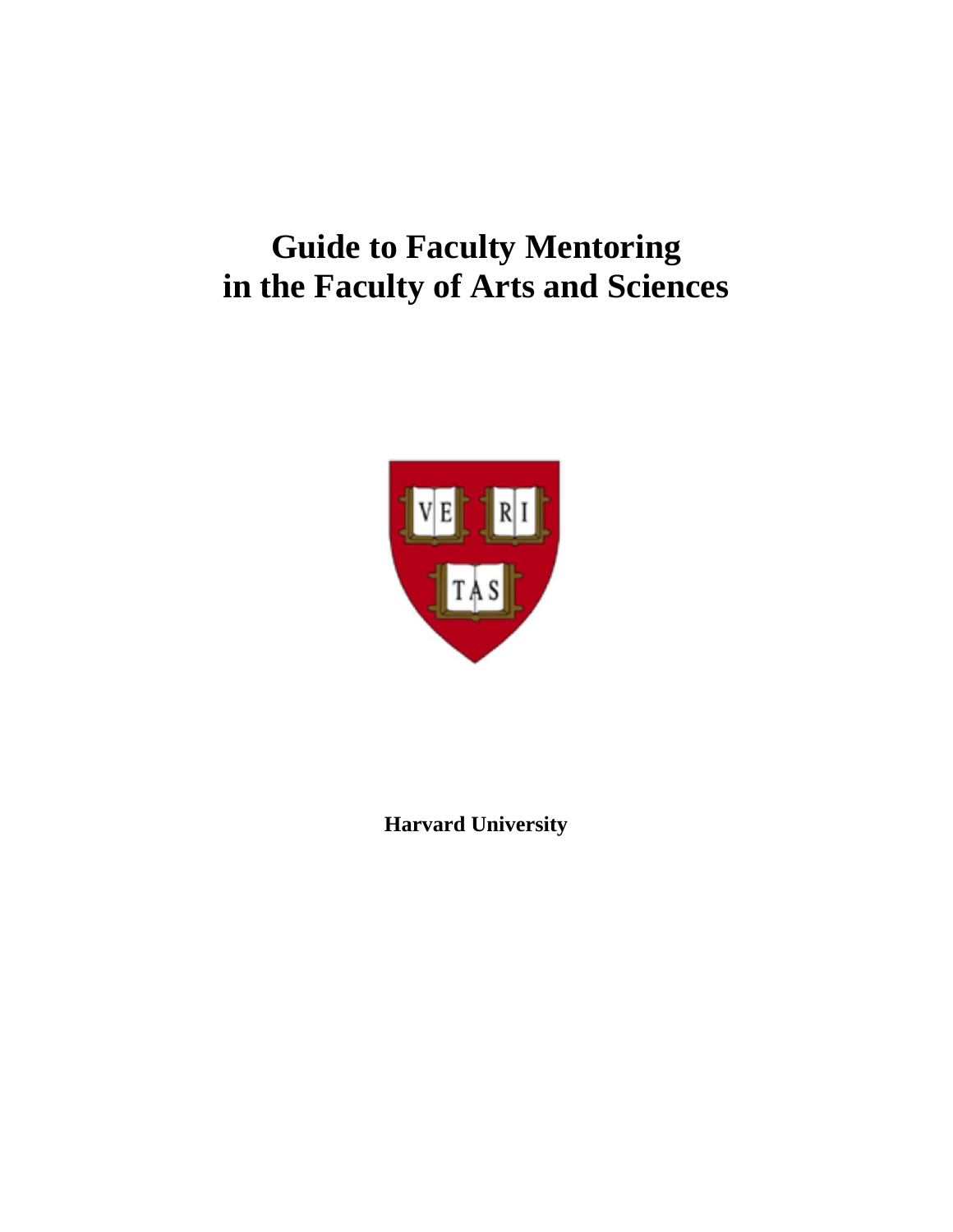## **Table of Contents**

|                                                                         | 1. Introduction                                                                               | $\overline{2}$ |  |
|-------------------------------------------------------------------------|-----------------------------------------------------------------------------------------------|----------------|--|
|                                                                         | 2. Short Guide: Department Responsibilities                                                   | 4              |  |
|                                                                         | 3. Short Guide: Mentor Responsibilities                                                       | 7              |  |
|                                                                         | 4. Short Guide: Mentee Responsibilities                                                       | 10             |  |
|                                                                         | 5. What Does "Mentorship" of Tenure-track Faculty Mean?                                       | 12             |  |
|                                                                         | 6. Sample Mentor Activities                                                                   | 14             |  |
|                                                                         | 7. Sample Departmental Activities for the Professional Development<br>of Tenure-track Faculty | 16             |  |
|                                                                         | 8. Key Principles: The Mentor Match                                                           | 17             |  |
|                                                                         | 9. Key Principles: The Mentor as Part of a Network                                            | 19             |  |
| Appendix – Sample Planning Document for Jointly-Appointed Faculty<br>21 |                                                                                               |                |  |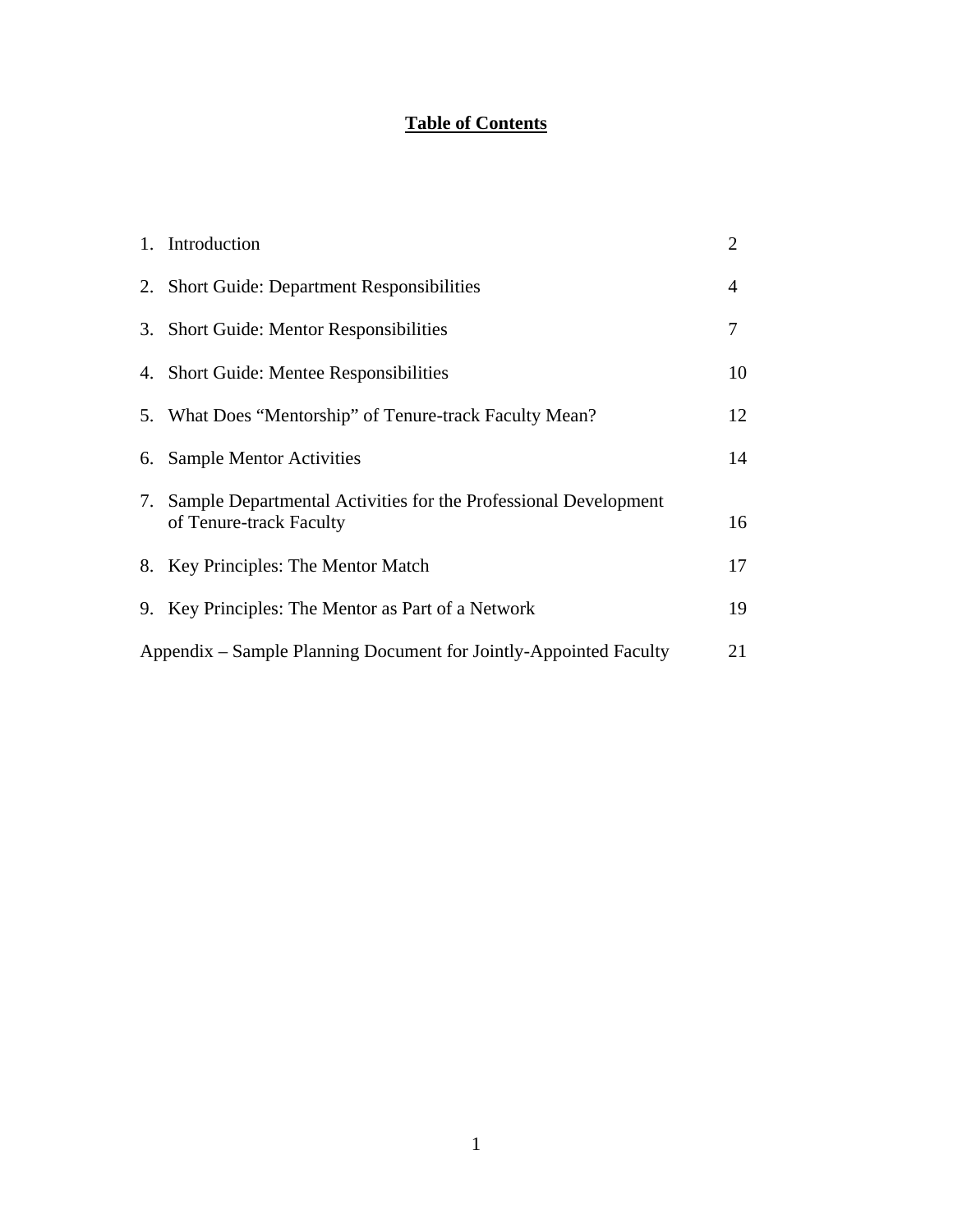## **1. Introduction**

The Faculty of Arts and Sciences (FAS) is committed to making Harvard the ideal place for tenure-track faculty to develop their careers. While we cannot guarantee tenure to every incoming faculty member, we can create a stimulating and supportive environment that enables our faculty to do their most innovative and exciting research and teaching.

To help achieve this goal, we offer this guide to departments and the School of Engineering and Applied Sciences (SEAS) areas<sup>1</sup> about mentoring tenure-track faculty. Mentoring is an expression of our core values, and it is critical to advancing our mission. It enables our colleagues to make their best contributions to research, teaching, and our community. The FAS is grateful to all its faculty members for their mentoring efforts.

Mentorship means taking an active interest in your colleagues, giving them practical advice, and sharing knowledge and networks with them. It includes a wide range of activities, in many of which FAS faculty members already engage. These activities include:

- **-** Giving informal feedback about a new research project
- **-** Giving substantive feedback about a grant proposal, working paper, research protocol, or book chapter
- **-** Offering advice about which journals would be the best match for an article in preparation
- **-** Helping a tenure-track colleague strategize about his or her teaching assignments
- **-** Advising on how to handle performance issues with a TF, TA, or postdoc
- **-** Nominating a tenure-track colleague to serve on an important committee that would allow them exposure and significant engagement with departmental or University issues
- **-** Introducing a tenure-track colleague (in person or over email) to a colleague in another department or at another institution.

Research has shown that mentoring is an effective mechanism for ensuring the health of an organization.<sup>2</sup> On an individual level, mentors provide guidance and accountability to mentees, and in return, they receive intellectual stimulation and both the gratification and the fruits of community building. On an institutional level, mentoring supports the FAS's commitment to growing a diverse pool of talented, early-career scholars.

 $\overline{a}$ <sup>1</sup> Throughout this document, the term "department" is used to refer to both FAS departments and areas in the School of Engineering and Applied Sciences. The term "chair" refers to both department chairs and SEAS area deans; "department administrator" includes SEAS area directors; and "divisional dean" also refers to the John A. Paulson Dean of SEAS.

<sup>2</sup> James A. Wilson and Nancy S. Elman, "Organizational benefits of mentoring," *Academy of Management Executive* 4 (1990): 88-94 and Sarah A. Hezlett and Sharon K. Gibson, "Mentoring and human resource development: Where we are and where we need to go," *Advances in Developing Human Resources* 7 (2005): 446- 469.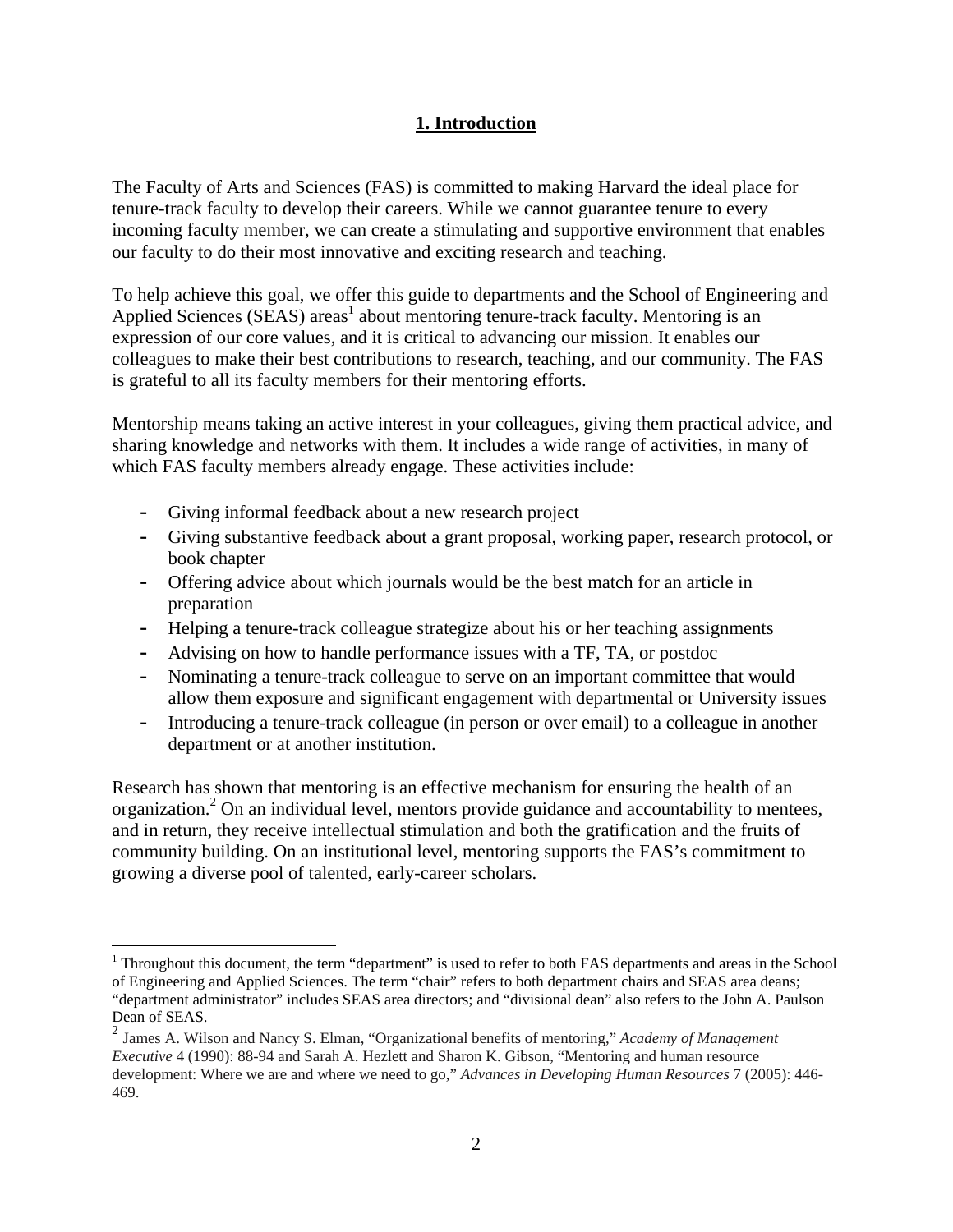The FAS believes that mentoring is at its best when it empowers the mentee. Mentees should feel that mentors are a resource upon which they can draw to flourish in their careers. We hope that mentors feel invested in growing a community of talented, productive, and contributing colleagues.

This Guide begins by offering three "short guides" to the responsibilities of departments, mentors, and mentees, respectively. These short guides encapsulate key concepts and practices and are written to be stand-alone documents, for convenient use by departments, mentors, and mentees. The rest of this Guide expands on the short guides. We discuss more fully what mentorship means and provide examples of activities that FAS faculty have found to be useful. Because departments, in addition to formal mentors, play an important role in the professional development of tenure-track faculty, we outline some practices that departments have successfully implemented. Next, we describe important considerations in matching mentors and mentees, and we close by discussing the mentor's role within a broader network of support. Because mentoring faculty with joint appointments can sometimes require extra thought, we include in the Appendix a sample planning document for jointly-appointed faculty.

The recommendations in this Guide are drawn from focused conversations, during Fall 2015, with tenured and tenure-track faculty across the FAS, information provided by faculty in their annual Faculty Activity Reports, and research about effective mentorship practices from a variety of disciplines. We are grateful to all our faculty colleagues for their thoughtful comments, effective practices, and dedication to mentoring. Each of you makes Harvard an exciting place to teach, learn, and build community. Thank you for all that you do.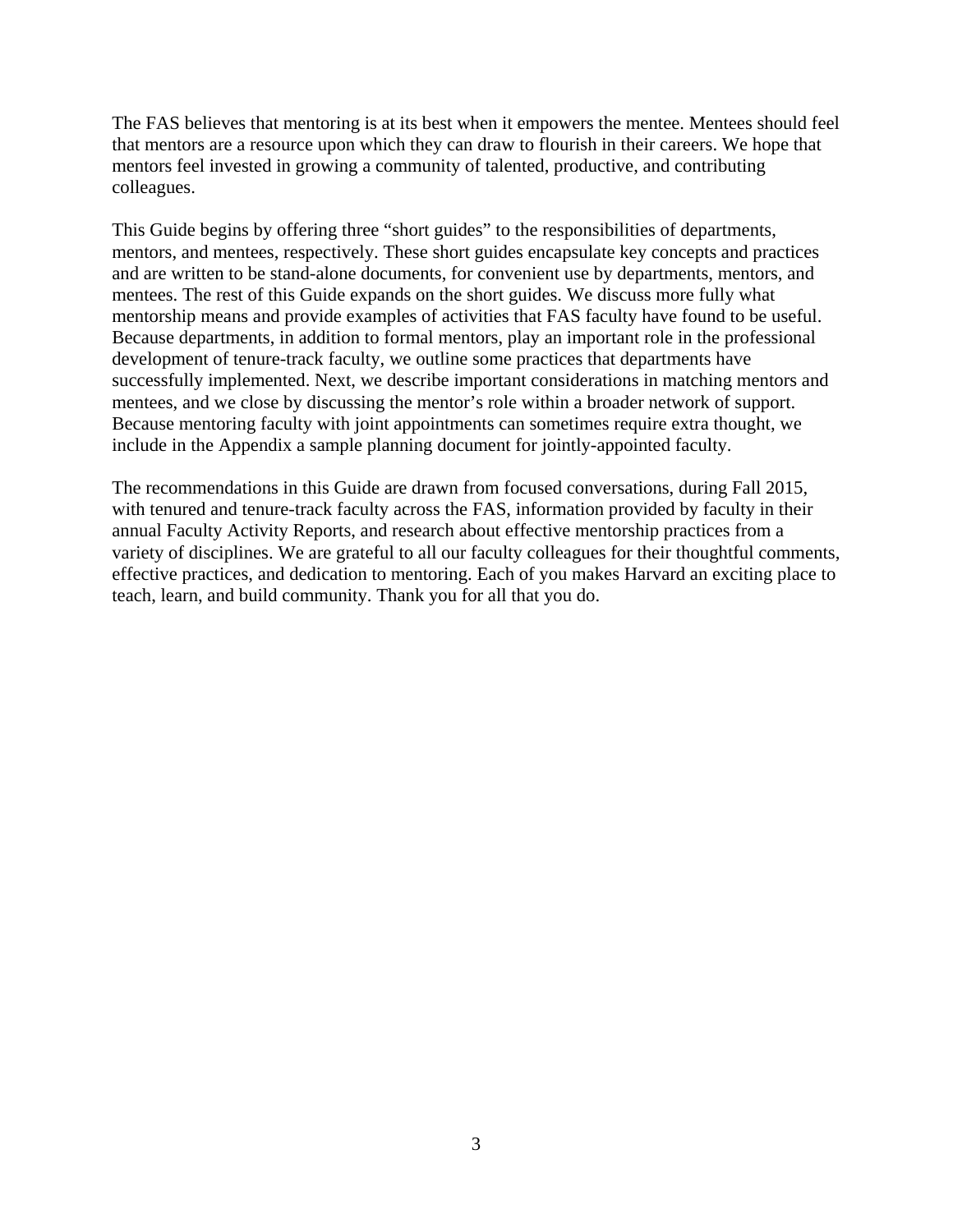## **2. Short Guide: Department Responsibilities3**

**We recommend that all tenured faculty members in the department take an active role in the informal mentoring and network-building of tenure-track colleagues.** 

## **In addition, we recommend that departments implement the following structures to ensure equity in tenure-track colleagues' access to mentoring and other resources:**

a) Have a clear **point person or departmental committee** for overseeing and implementing the departmental mentoring plan. The chair may appoint the person or committee or may serve as the point person him or herself. Some departments have found particular success in having recently tenured faculty members serve as the point person or as a member of the committee.

This person or entity is ultimately responsible for the following:

- Oversight of the mentoring program, including assessing mentor matches and providing accountability for both mentors and mentees.
- Developing a system for switching mentors.
- Meeting with the department's tenure-track faculty at least once per year, either individually or as a group, to hear their feedback on the program and make clear that the department is there as a resource for them.
- Offering mentees a mentor external to the department, and working with the Division/SEAS on matching.

#### b) The **department chair** has the following responsibilities:

- Provide tenure-track faculty with guidance on policies and procedures for reviews, including detailed information about the timing of their reviews and how to time their leaves.
- Communicate how the department will support and assess tenure-track faculty members' growth as a teacher and the development of their teaching portfolio, which should demonstrate effectiveness in a variety of contexts (i.e., undergraduate lecturing, seminar instruction, concentration and non-concentration courses, one-on-one advising, and graduate student development).
- Make clear that the voices of tenure-track faculty members are welcome in departmental discussions. For example, include tenure-track faculty in department meetings and decision-making (with the exception of tenure and promotion cases).
- Ensure that tenure-track faculty are engaging in useful, high-value service that will give them a voice in departmental decision-making, while also protecting them from too much service. It is the chair's responsibility to ensure that tenure-track faculty are not overburdened with service requests.

<sup>&</sup>lt;sup>3</sup> The term "chair" refers to both department chairs and SEAS area deans; "department administrator" includes SEAS area directors; and "divisional dean" also refers to the John A. Paulson Dean of SEAS.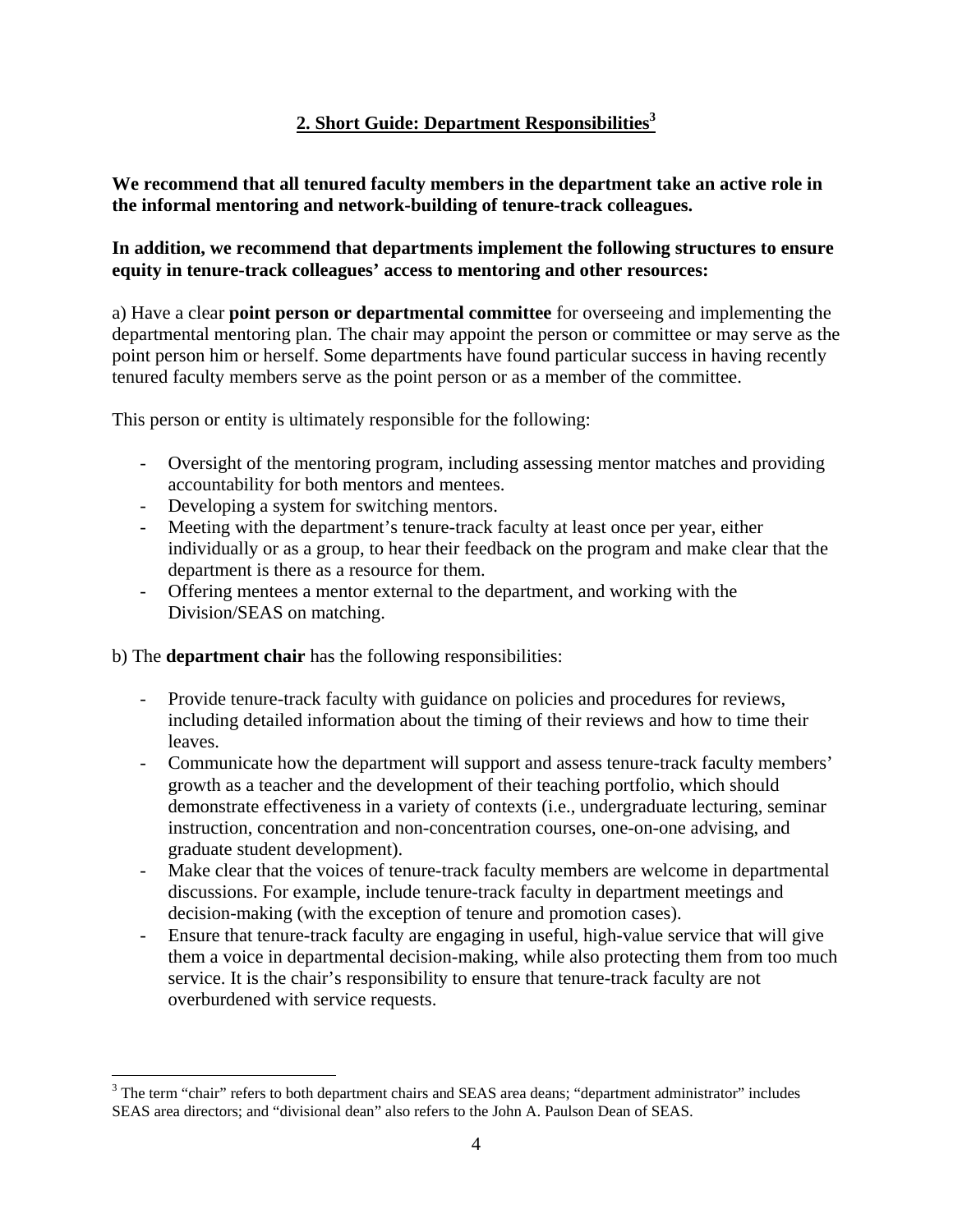- Ensure that all departmental faculty engage in a conversation about the departmental mentoring plan at least once per year. This will remind the faculty about the plan and help engender a culture in which mentoring is valued in the department.
- Communicate the department's policy about whether mentors can serve in evaluative capacities as part of review processes. (We are confident in our tenured colleagues' ability to separate the duties of mentorship and evaluation, but the department is ultimately responsible for deciding whether mentors should participate in or recuse themselves from second-year, associate, and tenure reviews.) The department's policy must be consistent and actively communicated to tenure-track faculty before they are paired with formal mentors.
- Using the planning document in the Appendix, ensure that jointly-appointed tenure-track faculty are balancing their teaching and service across departments in ways that are of high value to their careers. Ensure that both departments understand their priorities.
- Make sure that tenure-track faculty know to immediately contact their divisional assistant dean for faculty affairs with any questions about leaves or other human resources issues (e.g., parental teaching relief).
- Make sure that tenure-track faculty have information on the Title IX coordinators for faculty.
- Ensure that all tenure-track faculty are receiving effective mentoring, as described in this guide. (This can happen either through direct conversations with tenure-track faculty or by talking at least once per semester with the point person or committee responsible for the departmental mentoring plan.)

c) Have an **onboarding process** in place for new tenure-track faculty, executed by the departmental point person or committee and the department administrator. For example:

- Pair tenure-track faculty members with a mentor, with input from both parties.
	- o Ideally this will happen immediately after the tenure-track faculty member has accepted his or her offer, so that he or she can be in touch with the mentor before the start of the term.
- Introduce tenure-track faculty to key administrative and academic resources. E.g.:
	- o The department administrator and other departmental staff (e.g., finance officer, director of labs, event coordinator).
	- o The Director of Undergraduate Studies or Director of Studies for questions about the curriculum, undergraduate teaching, shopping week, and registration. Ideally the DUS or DoS would be in touch soon after the accepted offer to discuss teaching for the first year.
	- o Academic Technology Group for questions about course websites or technology needs for teaching.
	- o The divisional assistant dean for faculty affairs.
	- o Pay special attention to faculty entering Harvard from outside of the U.S. academic system, and include details in their onboarding process about academic requirements and undergraduate and graduate teaching and mentoring.
- Work with the divisional dean to connect tenure-track faculty members with faculty outside of the department. For example, the divisional dean will work with the department and mentoring point-person or committee to:
	- o Find a mentor from another department.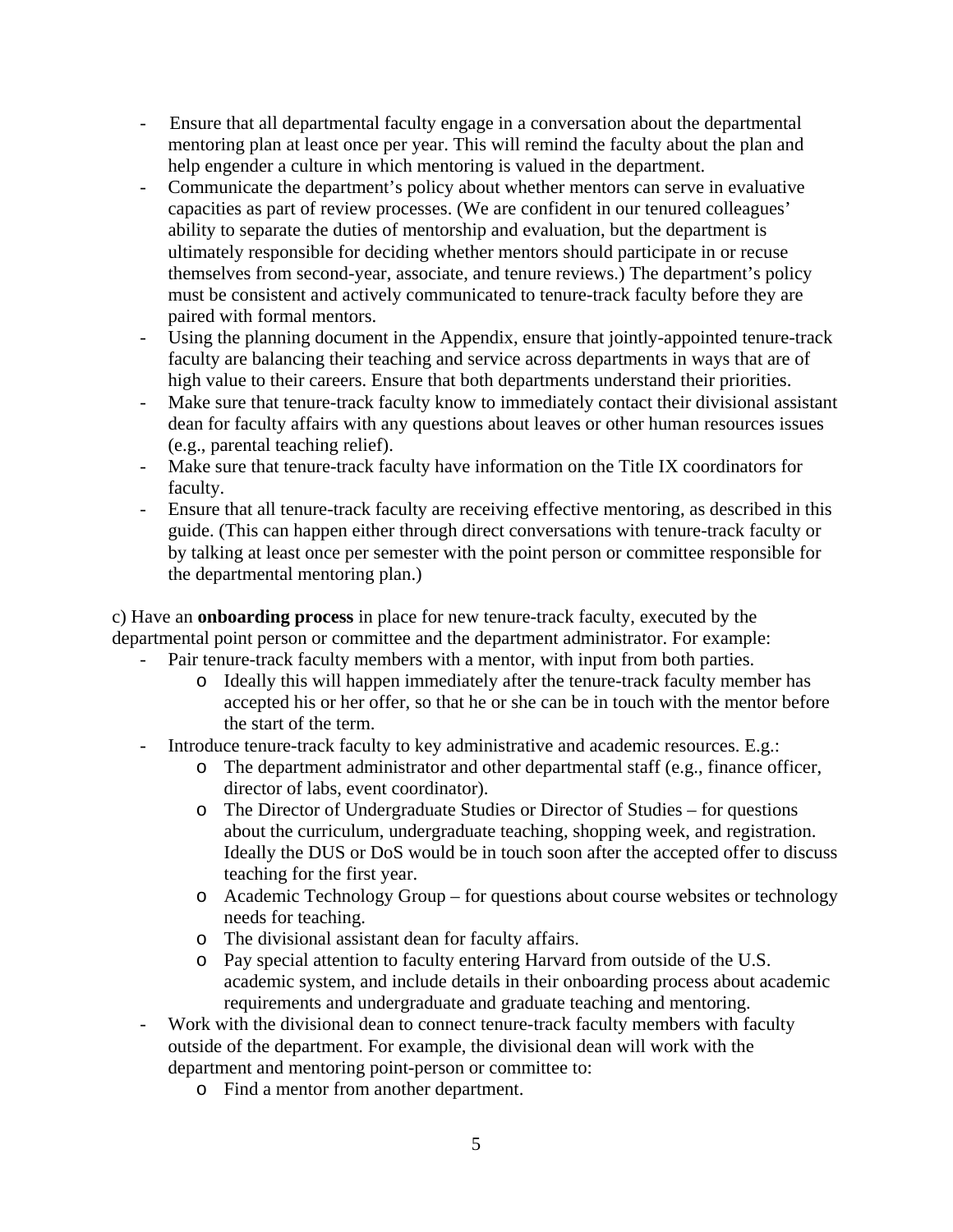- o If intellectually and professionally advantageous to the tenure-track faculty member, nominate him or her to serve as an external reader, as an evaluator, or on Standing Degree or other FAS-wide committees.
- o If appropriate, suggest affiliations with centers or research groups.
- o Encourage tenure-track faculty to take advantage of programs offered by the Divisions/SEAS to bring tenure-track faculty together in formal and informal ways.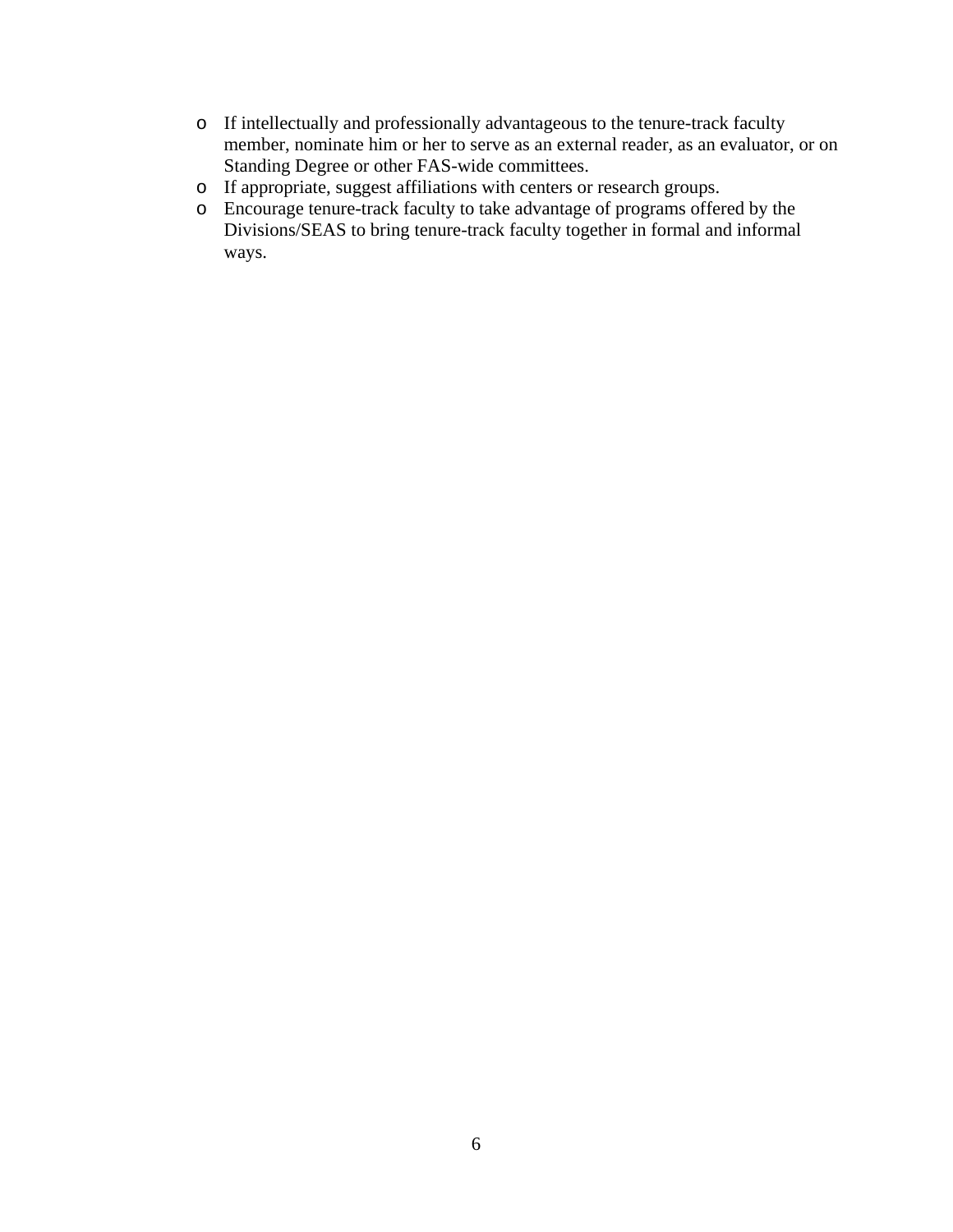## **3. Short Guide: Mentor Responsibilities**

Mentorship means taking an active interest in your colleagues, giving them practical advice, and sharing knowledge and networks with them.

Mentorship is a supportive relationship, not an evaluative one. Tenured faculty should remember that tenure-track faculty are their colleagues – not their graduate students – and should be treated accordingly.

**It is not the formal mentor's sole responsibility to meet all the professional development needs of a tenure-track faculty member. However, it is the formal mentor's responsibility to be a first point of contact for questions and concerns, and then to work with his or her mentee to identify resources (including colleagues at Harvard or beyond)<sup>4</sup> that can help the mentee achieve his or her professional goals. Thus, the formal mentor is part of a broader network.** 

All tenured faculty in the department are expected to participate in informal (unassigned) mentoring of tenure-track faculty. In addition, **each tenure-track faculty member should have at least one assigned, formal mentor or a mentoring committee5 in the department**. The assigned, formal department mentors have the following responsibilities:

- Have an open door and be available to **listen, discuss, and give advice** about the mentee's **research, teaching, and service**.
- Check in with your mentee at least once per semester. (Over lunch or coffee is nice.)
- Discuss a **multi-year plan** with your mentee that includes teaching and research goals.
- Make sure your mentee is aware of **key resources** within his or her Division or SEAS, the FAS, and the University. For example:
	- o The "Resources for FAS Faculty and Researchers" website: http://facultyresources.fas.harvard.edu/, hosted by the FAS Office for Faculty Affairs.
	- o The \$1000 stipend for professional development included in your mentee's research support. Encourage your mentee to use this money to convene a workshop or symposium of scholars in his or her field to assess his or her work.
- Understand if your mentee is sufficiently **connected to a network of scholars** in his/her field:
	- o **Internal**: You should understand if your mentee is sufficiently connected, first, as it relates to Harvard. If your mentee is not sufficiently connected, you should suggest ways in which he or she could connect with faculty in other departments.

 $\overline{a}$ 

 $^{4}$  Another helpful resource is the website for FAS faculty and researchers:  $\frac{f_{\text{acultyresources,fas,harvard.edu}}}{f_{\text{sm}}}\approx 5$ 

 $<sup>5</sup>$  Some departments use small mentoring committees in place of an assigned formal mentor.</sup>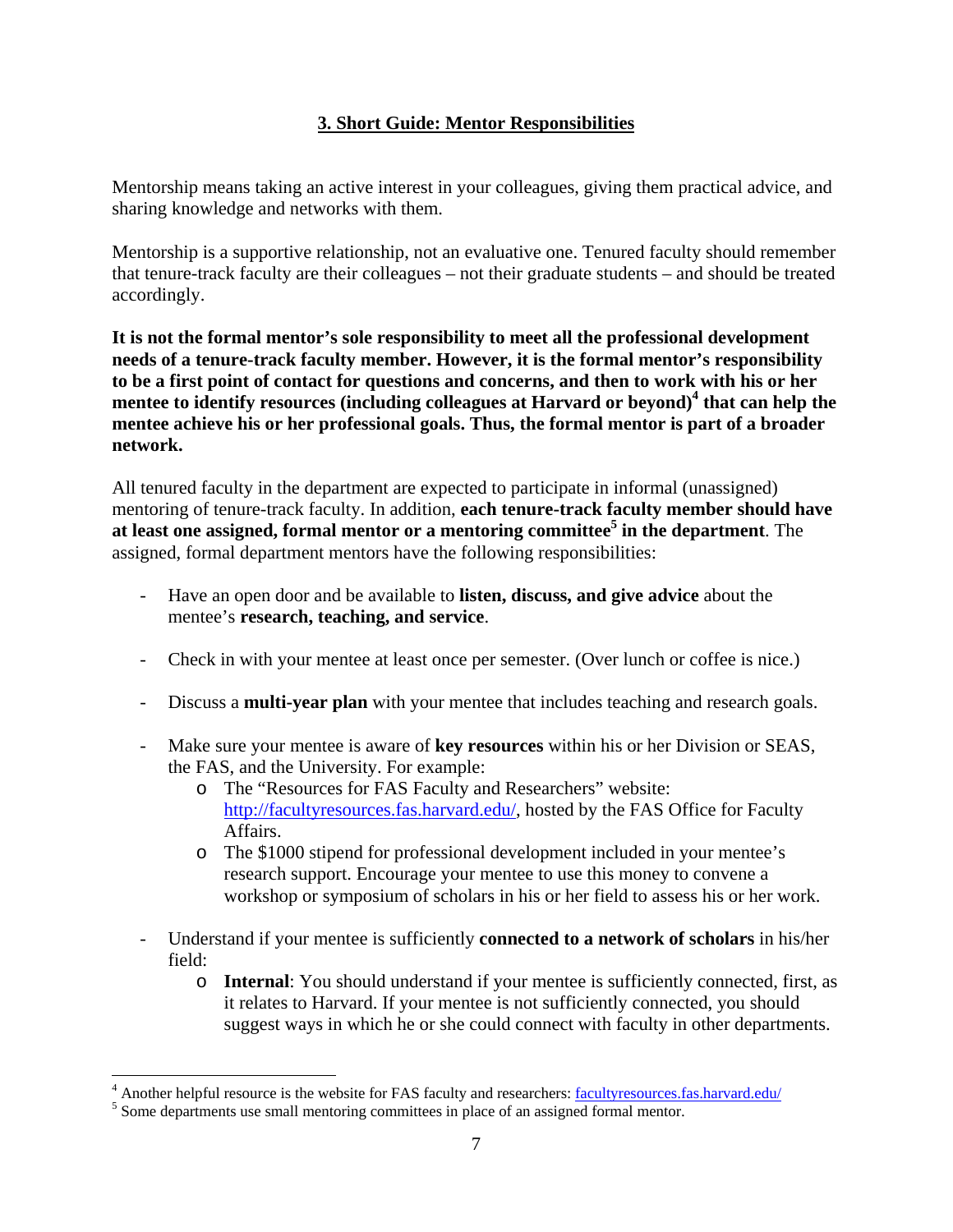Consider nominating him or her for an affiliated faculty spot at a center, program, or Standing Committee.

- o **External**: You should also understand your mentee's connection to the academic community beyond Harvard. If he or she is not sufficiently connected, offer helpful suggestions about key conferences, study days, workshops, or other activities that he or she could participate in. Introduce your mentee to your own networks. Or encourage your mentee to convene an event, and offer concrete advice about funding sources and logistical support.
- o **Note**: If your mentee is not in your field and/or you do not feel able to comment on his or her research, make sure that the mentee is receiving substantive intellectual feedback from other colleagues within or beyond Harvard.
- Be aware of whether your mentee is **producing scholarship and disseminating it in a timely way**:
	- o Be available to answer questions from your mentee about the readiness of his or her scholarship to be submitted, the appropriate kind or level of press or journal, and other issues to keep in mind (including current debates in the field, histories of particular journals or presses, reputations for timeliness of publication).
	- o If your mentee is struggling with productivity, listen to his or her concerns and try to ascertain whether this is something you can help with. You may be able to give helpful advice or offer strategies, such as forming a writing group or research exchange with their peers (at Harvard or externally). It may also be that he or she needs to address prioritization and time management, and you can encourage him or her to seek specific, focused guidance (from you or elsewhere).
- Understand if your mentee is **performing effectively as a teacher and adviser**:
	- o Encourage your mentee to develop a teaching portfolio that includes experience working with undergraduates, graduate students, and postdocs; lecture and discussion-based courses; and classroom teaching and one-on-one advising.
	- o Offer to observe your mentee as a lecturer or discussion leader. Invite him or her to observe your teaching.
	- o Be willing to discuss effective advising strategies and to share advice about mentoring graduate students and postdocs and contributing to their professional development.
	- o Point him or her towards resources that can assist with teaching, including the Bok Center.
- Be available to answer **questions about research processes**, including securing funding and awards and managing a research group.
	- o When requested, offer advice on personnel issues, such as how to manage TFs, and postdocs, especially in cases of underperformance.
	- o When requested, offer advice about types of grants, strategies of when to apply, and other sources of funding. If possible, be willing to introduce tenure-track faculty members to program officers (or the equivalent) and/or research program support staff.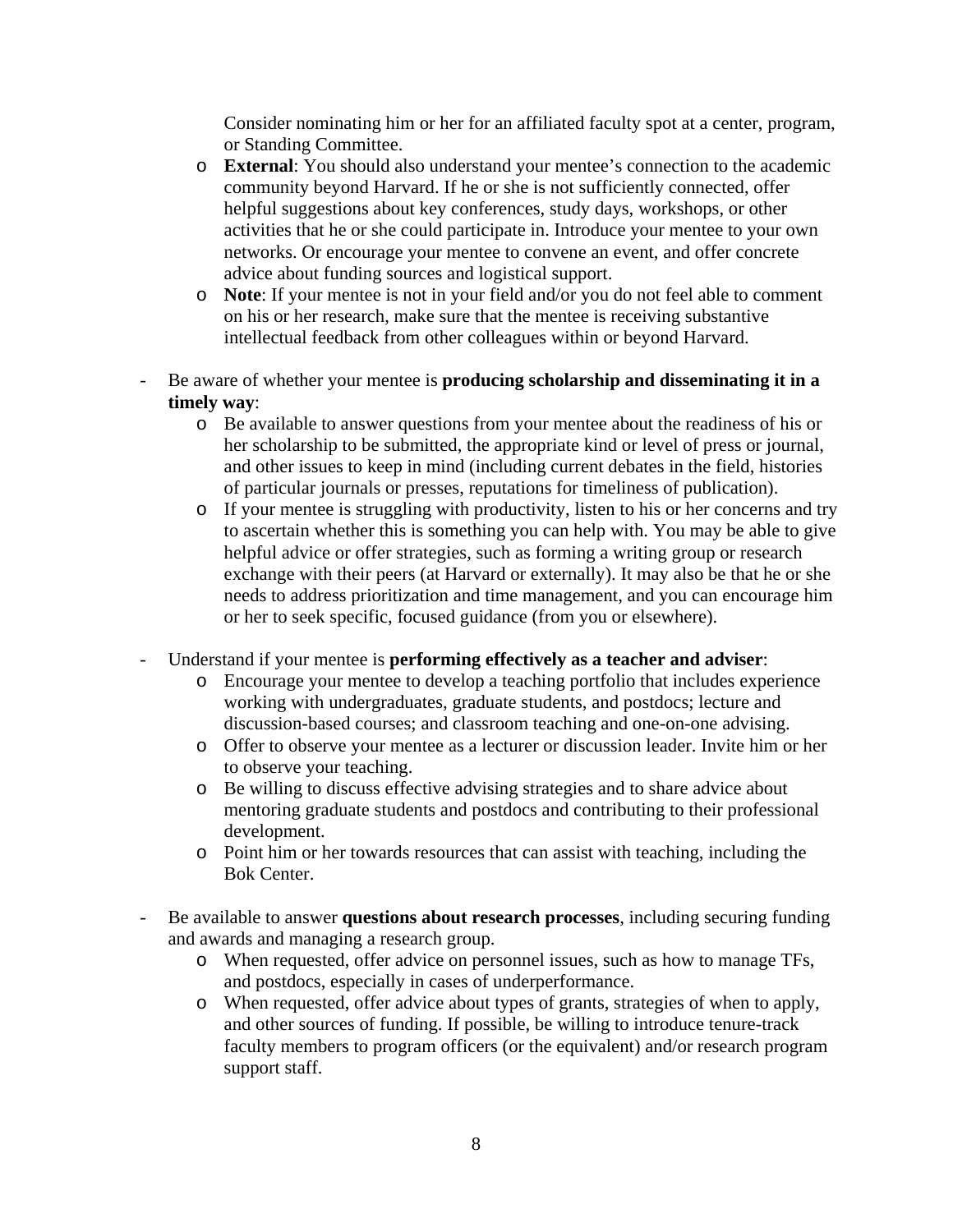- Be available to answer **questions about service commitments**, including advice about high-value service and strategies for saying no.
- Know your mentee's **timeline** for associate review and tenure review.
- Know the **process for reviews**, including 2nd year, associate, and tenure reviews.
	- o For detailed information on the process and timeline for each of these reviews, see the FAS Appointment and Promotion Handbook: academicappointments.fas.harvard.edu.
	- o Important contacts for questions: the department chair and the divisional assistant dean for faculty affairs.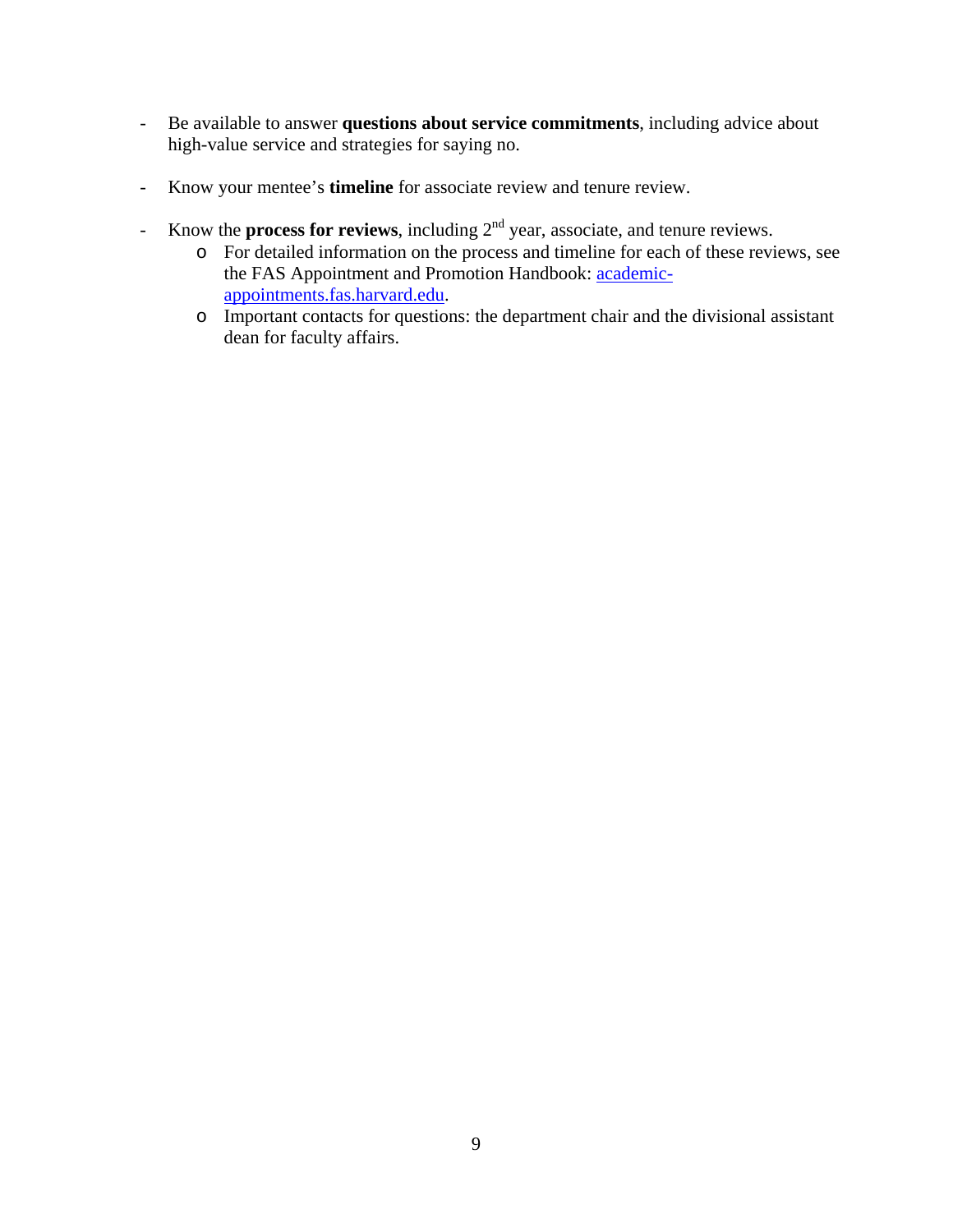## **4. Short Guide: Mentee Responsibilities**

At its best, a mentoring relationship empowers the mentee to do his or her best work in a supportive and stimulating environment. While we expect departments and mentors to take an active interest in the professional development of tenure-track faculty, we also believe that mentees have an important role to play.

## **Tenure-track faculty have to take responsibility for their professional development.**

## - **Develop an intellectual and professional network.**

- o Understand that a single mentor will not be able to speak to all aspects of your professional development.
- o Use your assigned, formal mentor or mentoring committee to help you build a strong and diverse network within and outside of Harvard.<sup>6</sup>
- o Use the option of a mentor external to your department to assist in building this network. Your external mentor is an excellent source of perspective and advice about your department, about Harvard, and about your career trajectory. If your external mentor has similar research interests, he or she may also be able to speak to issues in your field.
- o Take advantage of opportunities to meet colleagues outside of your department as early as possible. Your cohort from the New Faculty Institute is a good place to start. Events sponsored by the Office for Faculty Affairs, the Divisions/SEAS, and the Office for Faculty Development and Diversity are also good opportunities to meet tenure-track and tenured colleagues.

## - **Be an active participant in the mentor match process.**

- o Consider issues such as research interests and teaching interests in requesting a mentor.
- o Speak up to your point person or committee if the match is not productive or if other needs warrant a change.

## - **Ask questions.**

 $\overline{a}$ 

- o During your check-ins with your mentor, cultivate open communication by discussing research, teaching and service. You should feel free to ask questions about how Harvard works and how the department works, as well as seek advice about any professional issues.
- o Keep in mind that asking specific and guided questions will likely yield the most specific and concrete answers.
- o While we encourage mentors to take initiative to reach out to their mentees, there may be times where you will need to initiate contact. When doing so, be specific about your needs (including your timeline for a response).
- o Remember that the advice given by mentors is not the same as a directive. Most advice will be borne from the mentor's own experience and may or may not be the right fit for you. Use your judgment and network (including other tenured faculty in your department) to help assess whether the advice is helpful or not.

<sup>&</sup>lt;sup>6</sup> The National Center for Faculty Development and Diversity's Interactive Mentoring Map (https://dl.dropboxusercontent.com/u/72986838/Frequent%20Downloads/Mentoring%20Map.pdf ) offers a template for mapping your network.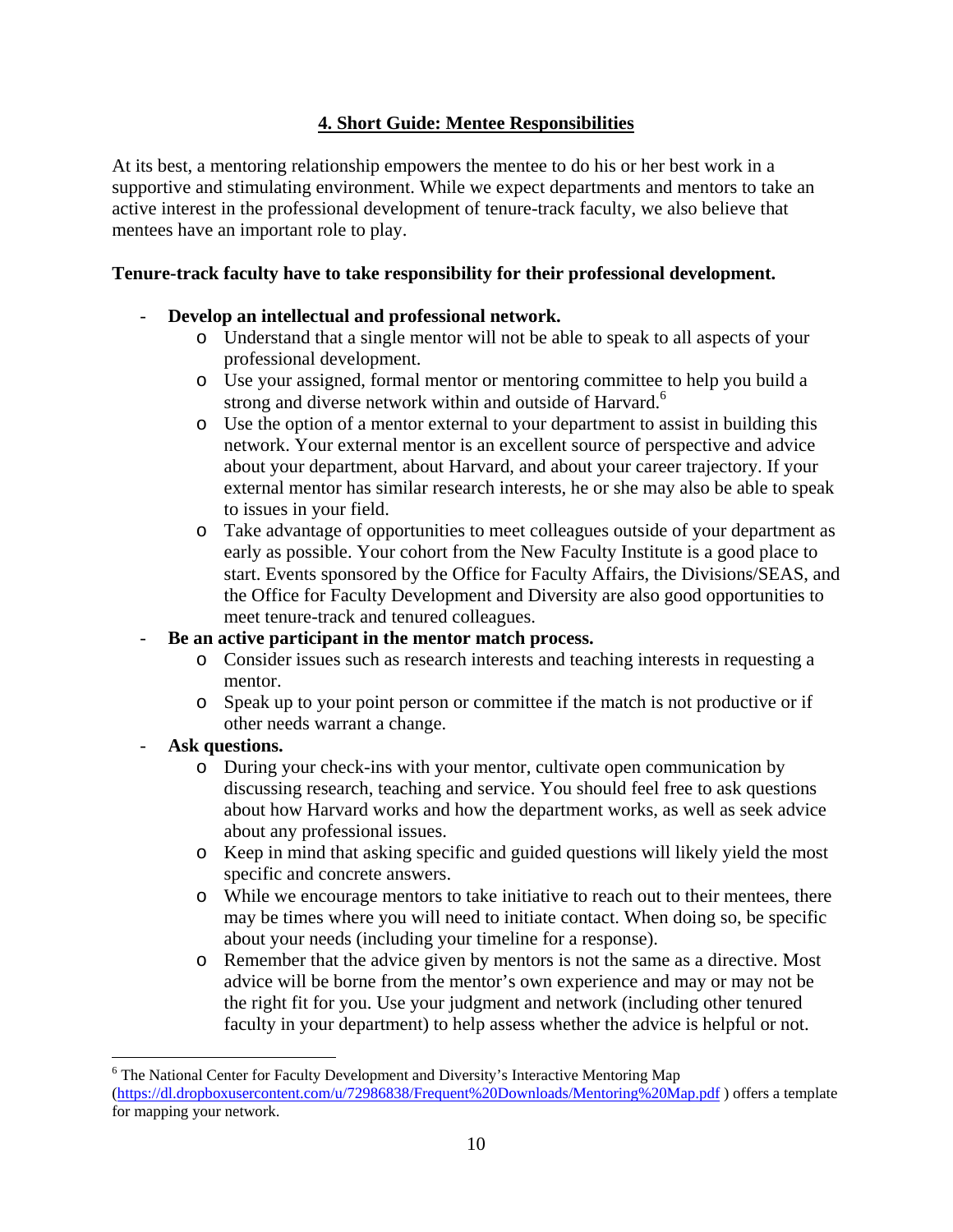- **Know the resources available to you, and ask your mentor for specific advice about how to best utilize them.** 
	- o A good place to start is the "Resources for FAS Faculty and Researchers" website: http://facultyresources.fas.harvard.edu/, hosted by the FAS Office for Faculty Affairs.
	- o The \$1000 stipend for professional development that is included in your research support. Consider using this money to convene a workshop or symposium of scholars in your field to assess your work.
- **Know your timeline for reviews, and approach your department chair or assistant dean with questions or for clarification.** 
	- o For information on the process and timeline for each of these reviews, see the *Tenure-Track Handbook*, available at the "Appointment and Promotion" page of the "Resources for FAS Faculty and Researchers" website (http://facultyresources.fas.harvard.edu/appointment-and-promotion).
	- o Important contacts for questions: the department chair and the divisional assistant dean for faculty affairs.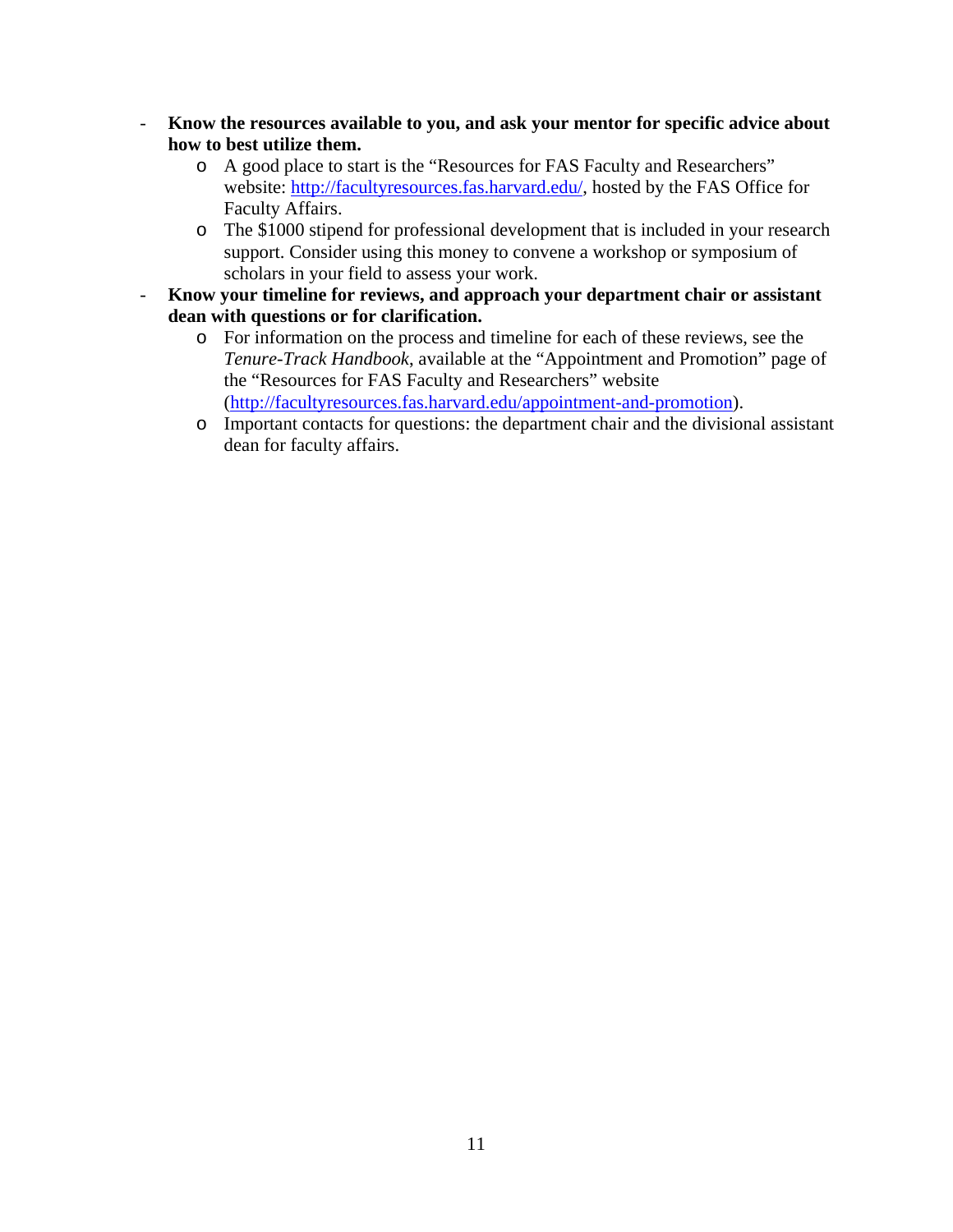## **5. What Does "Mentorship" of Tenure-track Faculty Mean?**

We now move from the "Short Guides" into fuller discussion of key terms, principles, and recommended practices for departments and individual formal mentors.

What does mentorship of tenure-track faculty mean?

Mentorship means taking an active interest in your colleagues, giving them practical advice, and sharing knowledge and networks with them.

Mentorship is about sharing human capital. Mentorship is a supportive relationship, not an evaluative one. It involves listening with an open mind, encouraging discussion, and offering advice. Essential to successful mentoring relationships are **maintaining open lines of communication and developing trust**. These elements are especially important so that critical feedback, when necessary, can be given and received in a constructive manner.

Tenured faculty should remember that tenure-track faculty are their colleagues – not their graduate students – and should be treated accordingly.

Mentoring is also different from advocacy. While some mentors wish to serve as advocates for their mentees, this is not required in order to be an important source of support to tenure-track faculty. Making mentees aware of resources and opportunities and encouraging them to be attentive to building their networks are critical ways in which tenured faculty can empower their tenure-track colleagues.

Many tenured faculty at the FAS report being very committed to mentoring. They have engaged with their mentees in diverse and productive ways. As there is no single way to support tenuretrack faculty, Section 6 offers a sample of activities that our faculty have found to be helpful.

By far, both tenured and tenure-track faculty members report that **regular, informal, one-onone meetings yield productive conversations with lasting impact**. Such interactions seem most effective when they occur with predictable frequency – as often as once a month, and no less than once a semester.

Regular meetings complement an **"open-door" policy**, where the mentor makes clear that the mentee can approach him or her with questions or concerns. In some cases, an actual "open door" has made a significant difference!

Our discussions with FAS faculty have taught us that tenure-track faculty members overwhelmingly prefer that **the mentor take the initiative to set up regular meetings and to follow through on them**. While tenure-track faculty members lead many aspects of their professional development, they are put in a difficult position when made to "ask" for mentoring. Similarly, if a mentor is willing to read a mentee's work or observe his or her teaching, it is helpful for the mentor to offer to do so, rather than wait for the mentee to ask. This is especially important because tenure-track faculty members are often surprised not by what they anticipate, but by what they are not even aware is an issue.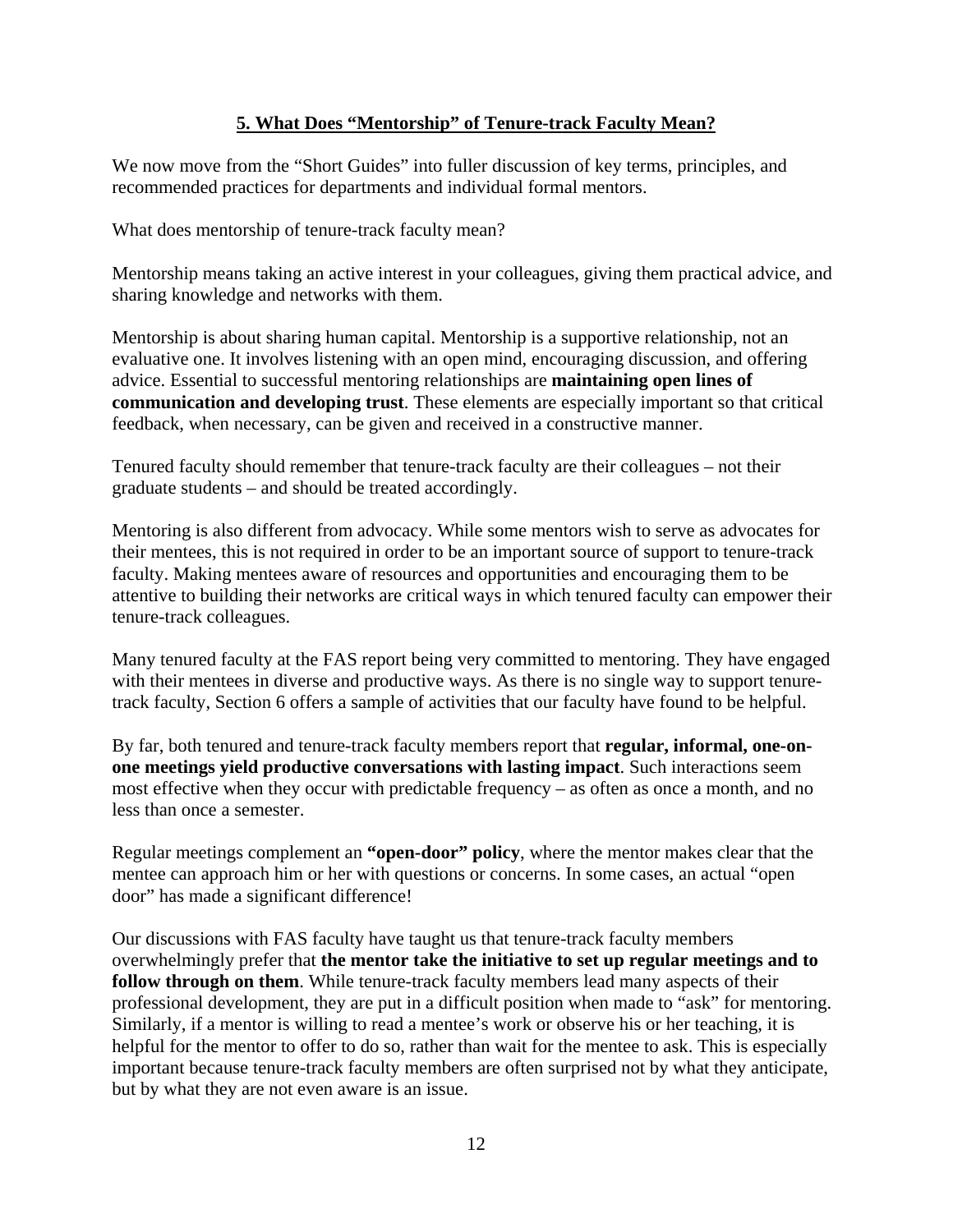Faculty also report that **genuinely engaging with the work** of their tenure-track mentees is critical to a strong mentoring relationship. Moreover, tenured faculty report being intellectually and personally rewarded when they seriously engage with their mentees' work.

Indeed, many of the "activities" in Sections 6 and 7 involve this "real" intellectual engagement. Tenure-track faculty report wanting more engagement of this sort, as well as concrete professional advice, rather than vague exhortations to "publish more." Similarly, many mentorship activities advocated by both tenured and tenure-track faculty relate **to long-term development as a scholar and teacher, rather than focusing narrowly on the sole goal of gaining tenure at Harvard**.

Finally, mentoring involves both **empowering** tenure-track faculty to do their best work and **supporting** them with advice and resources. We recommend that mentors keep both in mind in their approach and maintain open communication with their mentee to ensure that both aspects of the relationship are being enacted equally and respectfully.

The next section offers a list of successful mentor activities practiced by FAS faculty.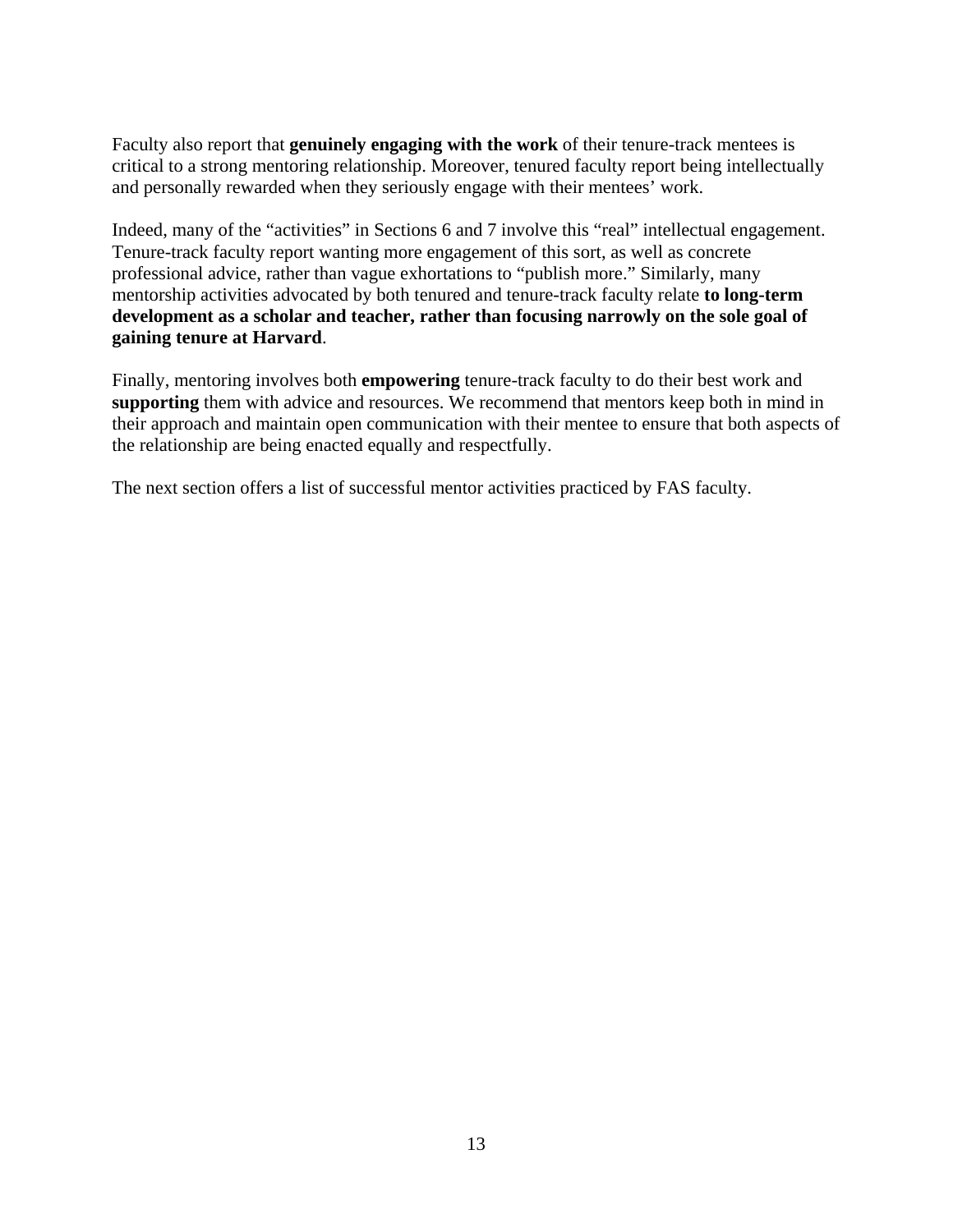## **6. Suggested Mentor Activities**

In Fall 2015, the Office for Faculty Affairs held focus groups and interviews, requested formal and informal feedback, and included questions about mentoring on the 2015 Faculty Activity Report. Many faculty members shared what is working well in their current mentoring relationships. The following list of excellent suggestions is a sample of what we heard:

Intellectual engagement

- ‐ Discuss each other's research, and offer constructive feedback.
- ‐ Consider a mutual exchange of work –articles, book chapters, etc. without overburdening your mentee.
- ‐ Discuss your mentee's ideas for his or her next project, and offer helpful feedback.
- ‐ Help your mentee strategize on how to handle struggles with the work.
- ‐ Read grant proposals.
- ‐ Share successful grant proposals.
- ‐ Read book proposals. Create a writing group with other tenure-track faculty, with the mentor, and/or with tenured faculty.

#### Navigating academic structures

- ‐ Listen to your mentee's short-, medium-, and long-term goals, and discuss 1-, 3-, and/or 5-year plans that take research projects and teaching responsibilities into account.
- ‐ Discuss publication strategies, teaching portfolio, management of departmental duties, and other activities. Help the mentee strategize about when to accept teaching, speaking, and service requests and when to say no.
- ‐ Discuss time management and balancing workloads.
- ‐ Offer advice about navigating Harvard, including departmental culture.
- ‐ Offer advice about what to expect from committee service.
- ‐ Encourage your mentee to pursue high-value service and try to protect him or her from too much service.
- ‐ Encourage your mentee to optimize visibility in the department, Division/SEAS, FAS, University, and field.

#### Network building

- ‐ Help your mentee to build a professional network both within and beyond Harvard.
- ‐ Introduce your mentee to editors.
- ‐ Introduce your mentee to colleagues at other institutions.

#### Teaching advice/support

- ‐ Offer advice on teaching and advising, including undergraduate teaching, graduate teaching, and thesis and dissertation advising. Offer advice on what to expect in the different roles of thesis reader, thesis adviser, dissertation committee member, and dissertation adviser.
- ‐ Share successful teaching materials.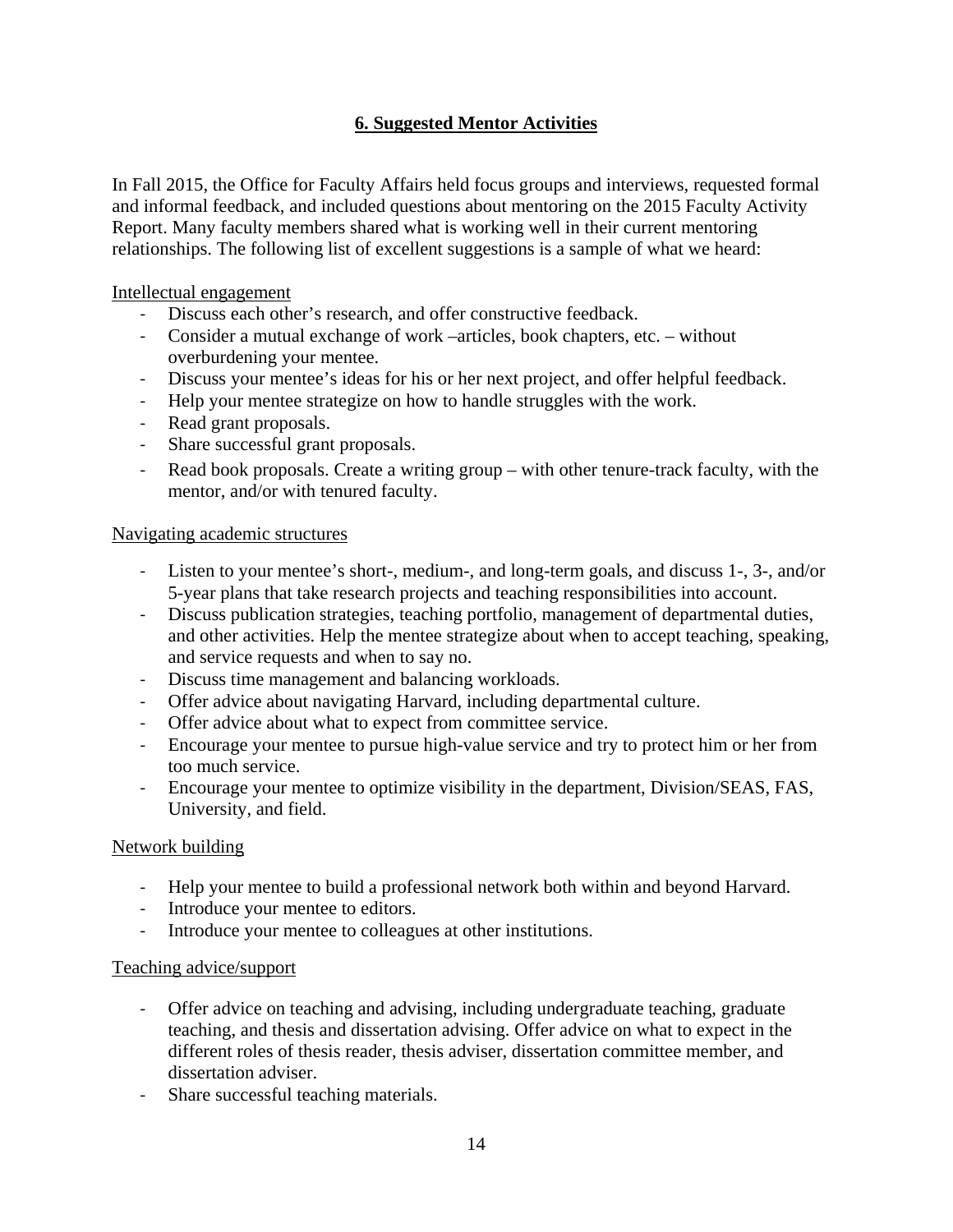- ‐ Suggest co-teaching or other collaborative opportunities.
- ‐ Visit your mentee's classes and invite your mentee to visit your classes.

#### General support

- ‐ Get to know your mentee genuinely as a person, scholar, and teacher.
- ‐ Ask questions.
- ‐ Be available.
- ‐ Take your mentee to lunch or coffee to discuss his or her progress or concerns.
- ‐ Take the initiative to set up meetings, offer to read work, visit classes.
- ‐ Develop a relationship characterized by trust and open communication.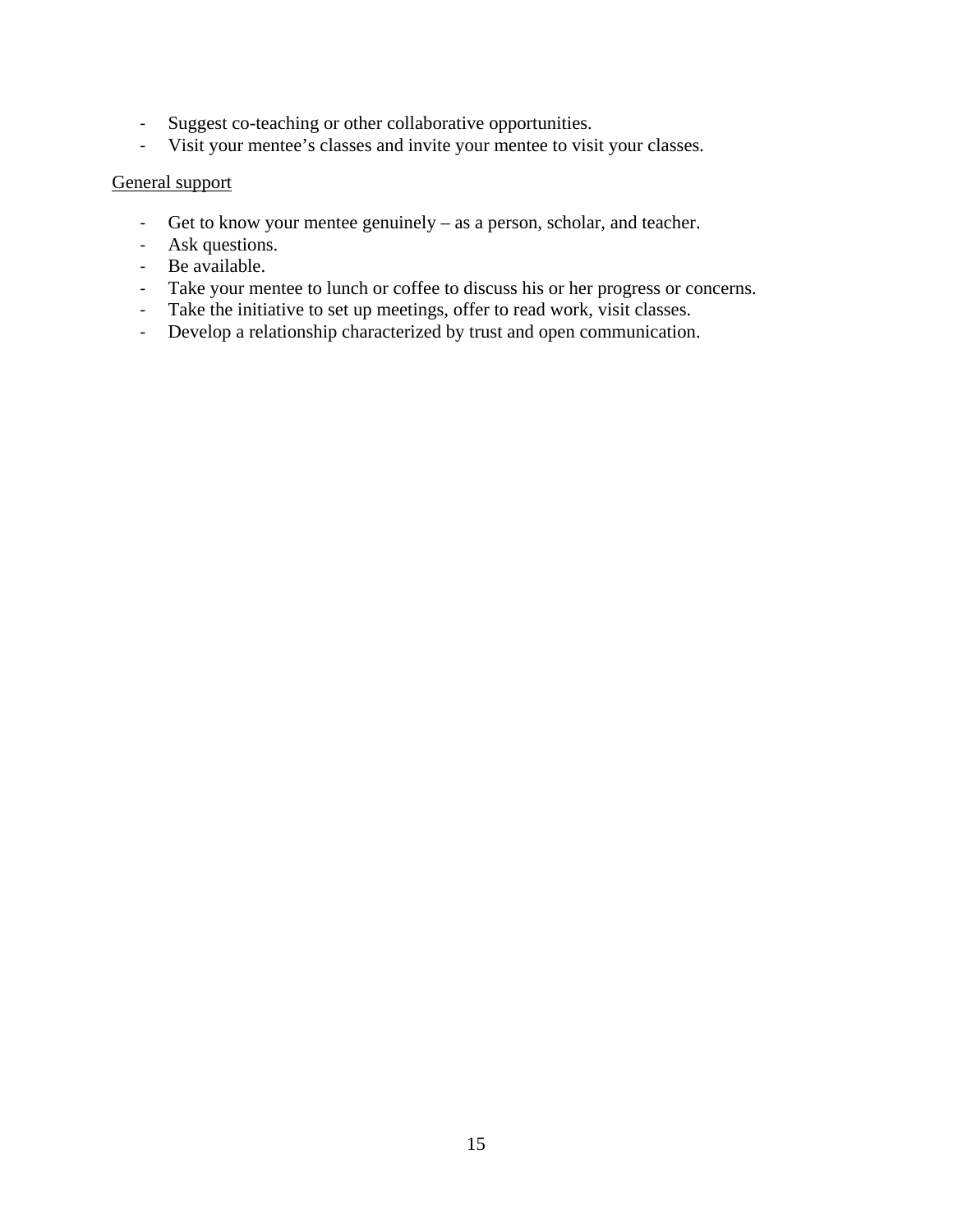## **7. Sample Departmental Activities for the Professional Development of Tenure-track Faculty7**

In addition to the efforts of individual mentors, departments can support the professional development of their tenure-track colleagues. Below are examples of successful practices implemented by FAS departments. These are examples only, meant to inspire a conversation about what will work best for individual departments.

Many of the measures below enhance people's development as a scholar and teacher, and they also help to create a culture of mentorship within the department. Many also ensure integration of tenure-track faculty into the core of the department. However, in considering these practices, departments must be aware of how much time they will require from tenure-track colleagues. While the FAS wants all of our colleagues to develop as citizens, we do not want to overburden assistant and associate professors during critical years when they are developing their teaching and research.

Activities that FAS departments recommend include:

 $\overline{a}$ 

- Include tenure-track faculty in all faculty meetings and decision-making, with the exception of reviews and voting on tenure and promotion.
- Include tenure-track faculty on important, high-value committees. (These will vary by department, but can include graduate admissions, graduate exams, the curriculum committee, and tenure-track searches.)
- Service outside of the department is still service, and it is important to recognize it as valuable.
- Invite tenure-track faculty and tenured faculty to present their current research.
- Have tenure-track faculty run seminar/colloquia series, so that they can invite senior colleagues in the field with whom they want to build better relationships.
- When appropriate, give preference to a tenure-track colleague's needs and interests, in such areas as competitive departmental research funds, choosing graduate students, and teaching assignments.
- Take advantage of departmental or division support for meals or coffee that allows for peer-group interaction, e.g., paying for a tenure-track lunch each semester with no tenured colleagues present.
- Plan workspace and office assignments to ensure integration of tenure-track faculty with the rest of the department.

 $7$  The term "chair" refers to both department chairs and SEAS area deans; "department administrator" includes SEAS area directors; and "divisional dean" also refers to the John A. Paulson Dean of SEAS.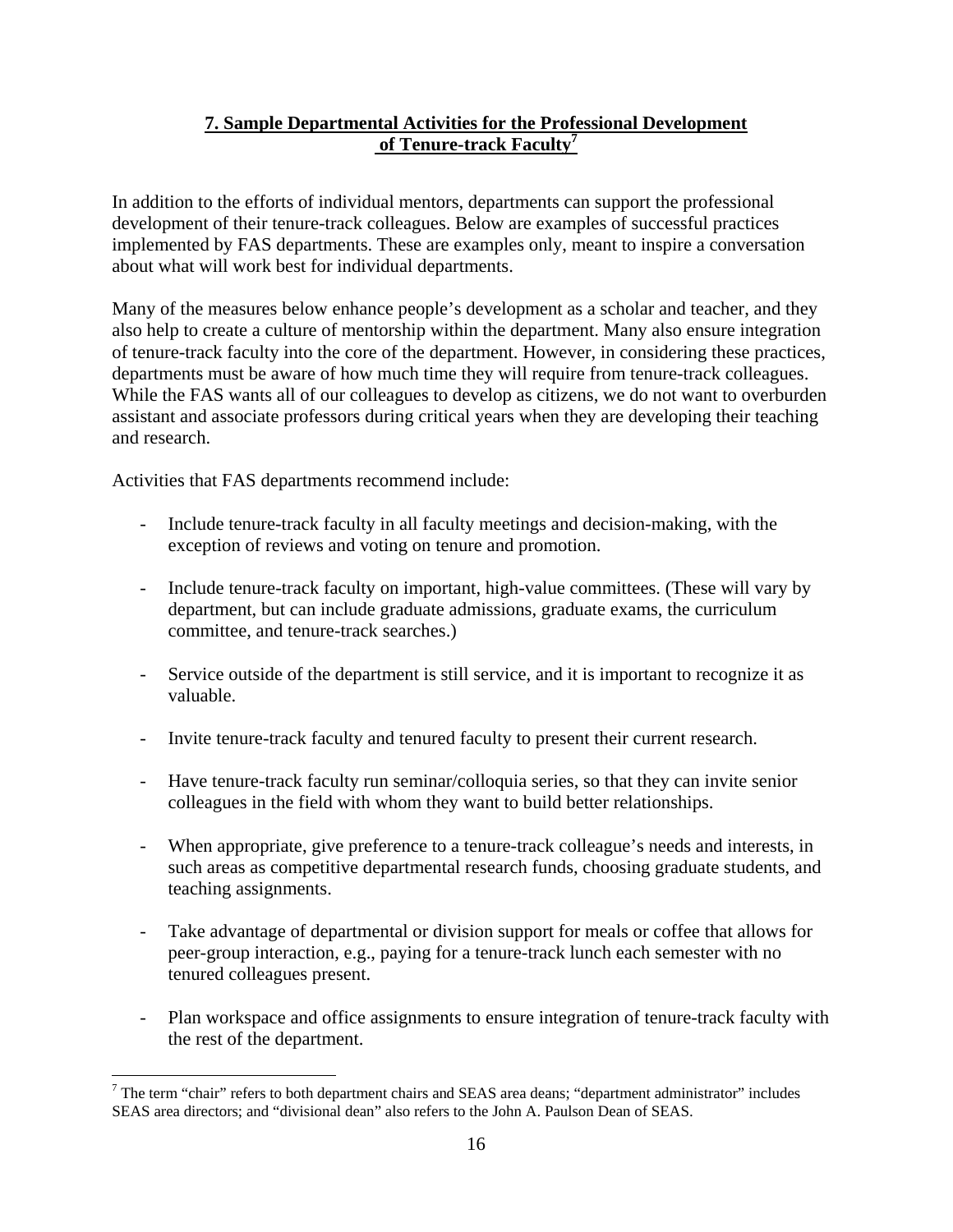## **8. Key Principles: The Mentor Match**

How do formal mentors and mentees get paired together? Below we offer recommendations for making matches and, as important, changing matches.

### *Making the match*

We advocate a matching system where tenure-track faculty have the opportunity to nominate potential mentors to the point person or committee responsible for the department's mentoring program. Tenured faculty may also nominate themselves to serve as mentors to specific tenuretrack faculty. To be successful, both the mentor and mentee must be willing and enthusiastic parties to the match. The process for extra-departmental mentors will be handled by the Division/SEAS and the mentoring point-person or committee.

Furthermore, the earlier the match takes effect, the more potential there is for the relationship to be useful to the mentee. We suggest eliciting ideas from the tenure-track faculty member as close to the time of accepted offer as possible, with the goal of a match being in place by the start of the fall semester (or spring semester for off-cycle hires). The mentee thus has a point of contact for early questions related to lab establishment, onboarding postdocs, teaching, and work/life issues. The mentor is not responsible for knowledge in all areas of a tenure-track faculty member's professional life but should be available to direct him or her to appropriate people or resources in a timely manner.

While the early years are an especially important time to have a mentor, we suggest that tenuretrack faculty should have an assigned formal mentor throughout their appointment.

#### *Changing the match*

Even with careful attention to initial matching, mentor/mentee relationships will need to change. This is natural, as faculty members' intellectual interests, professional development, and other circumstances evolve. Events that may inspire change include:

- A mentor is on leave and cannot carry out his or her mentoring duties.
- New faculty members are hired.
- A mentor's or mentee's intellectual interests change significantly.
- The department or mentee has identified an area of particular developmental interest for the mentee.
- The departmental point person or committee responsible for the mentoring program determines that the mentor is not fulfilling his or her duties appropriately.
- The mentee decides that he or she would like a new mentor.

Reviews are often appropriate times to reassign mentors and mentees, but changes can be made at any point, as appropriate.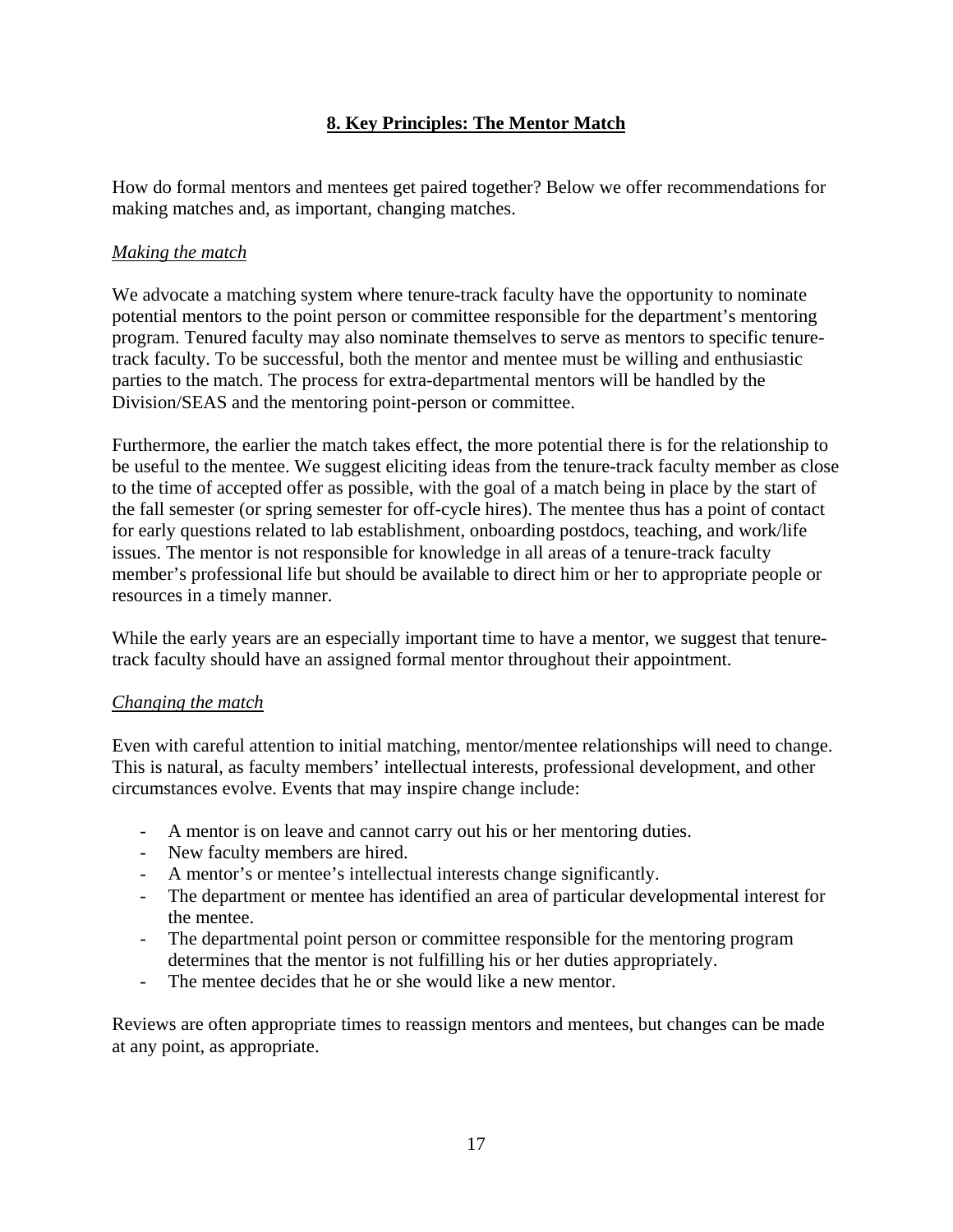Departments are responsible for establishing a clear policy for changing mentors. If the mentee requests the change, the point person or committee responsible for the departmental mentoring program must ensure that the mentor is informed in a collegial and professional manner.

To change a mentor who is outside the department, the mentor or mentee should be in touch with the divisional dean's office or the chair of the joint department.

Some departments may choose to automatically rotate formal mentors. We suggest that even in this model, the mentee be given a real voice, each time, in who should serve as his or her mentor. If a mentoring relationship is going well – according to both parties and the departmental point person or committee – we recommend that the mentee and mentor be able to continue with this pairing.

Mentoring relationships are highly individual and will vary based on many factors, including department, field, career stage, research interests, teaching interests, and life experiences. Both careful matching and the ability to change the match can ensure productive mentoring.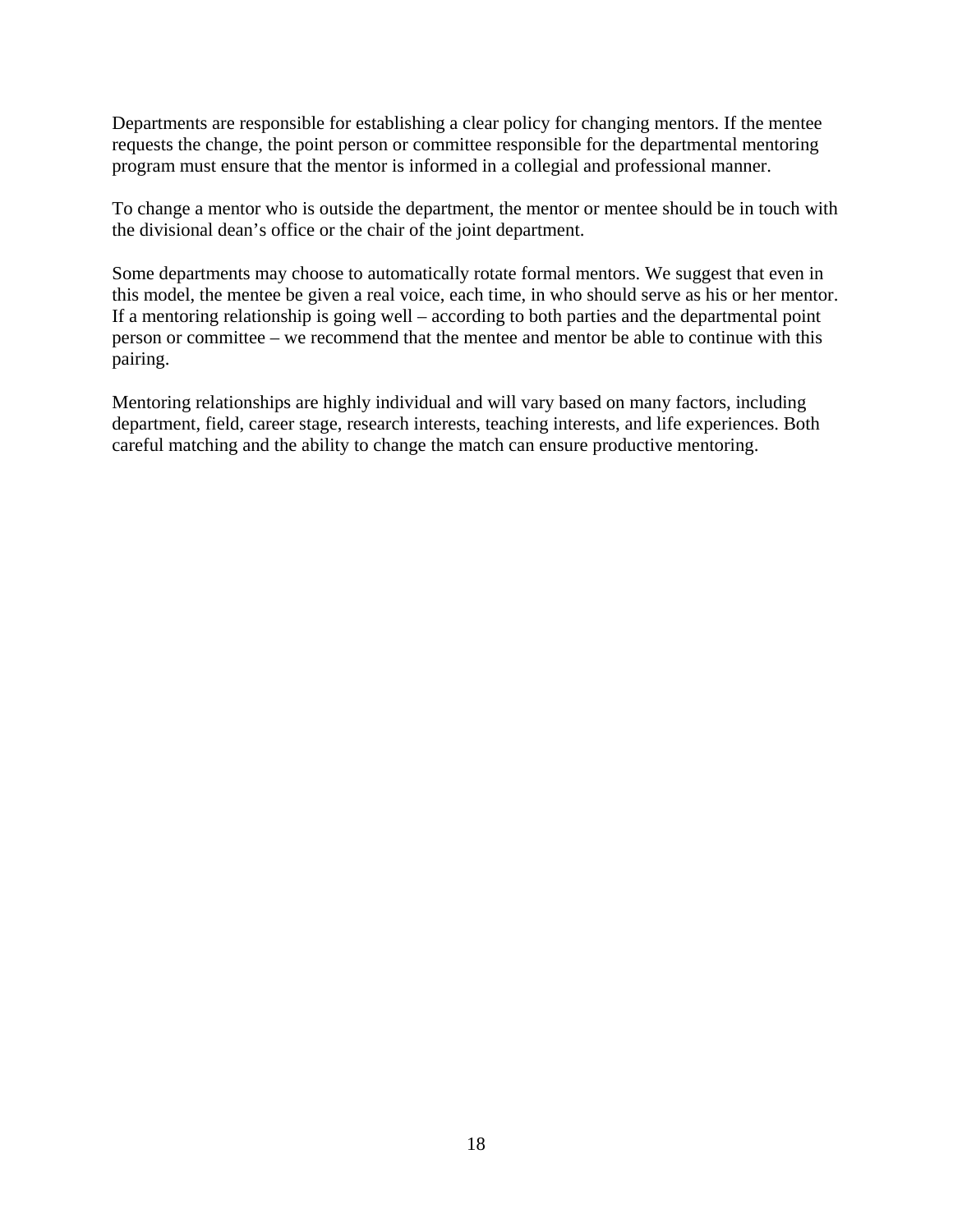## **9. Key Principles: Mentor as Part of a Network**

A mentee will not get everything he or she needs from a single mentor. Both mentors and mentees can be open about this in conversation.

**It is not the formal mentor's sole responsibility to meet all the professional development needs of a tenure-track faculty member. However, it is the formal mentor's responsibility to be a first point of contact for questions and concerns, and then to work with his or her mentee to identify resources (including colleagues at Harvard or beyond)<sup>8</sup> that can help the mentee achieve his or her professional goals. Thus, the formal mentor is part of a broader network.** 

The department can make visible to its tenure-track colleagues parts of that network within the department. Each tenured faculty member has particular strengths. It is very useful for the department to identify those strengths, communicate them to tenure-track faculty, and encourage tenured faculty to be willing to share those strengths. For example, tenured faculty with experience editing a journal or series may be particularly well-positioned to offer feedback on article or book submissions. Faculty who have served as evaluators for granting agencies may be able to read grant proposals with an eye to successfully garnering funding. Faculty who are known for their deep commitment to teaching may wish to offer advice from their interactions with undergraduate and graduate students. Faculty knowledgeable about House life may have insight into the undergraduate experience at Harvard.

Regardless of what each tenured faculty member brings to the table, they each have something to offer to a tenure-track faculty member. Collectively, the tenured faculty are an indispensable resource as tenure-track faculty build their developmental networks.<sup>9</sup>

It is in the tenure-track faculty member's best interests to develop a strong and varied network within and outside of Harvard. This will be of practical use as he or she navigates the tenuretrack, and it will scaffold his or her intellectual work as a scholar and teacher at every stage.

What can mentors do to help mentees build their professional networks both within and beyond Harvard?

Diversity's Interactive Mentoring Map: https://dl.dropboxusercontent.com/u/72986838/Frequent%20Downloads/Mentoring%20Map.pdf.

<sup>&</sup>lt;sup>8</sup> Another helpful resource is the website for FAS faculty and researchers: <u>facultyresources.fas.harvard.edu/.</u>

<sup>&</sup>lt;sup>9</sup> For more on mentorship and developmental networks, see Monica C. Higgins and Kathy E. Kram, "Reconceptualizing Mentoring at Work: A Developmental Network Perspective," *The Academy of Management Review* 26 (2001): 264-288. For a practical application, see the National Center for Faculty Development and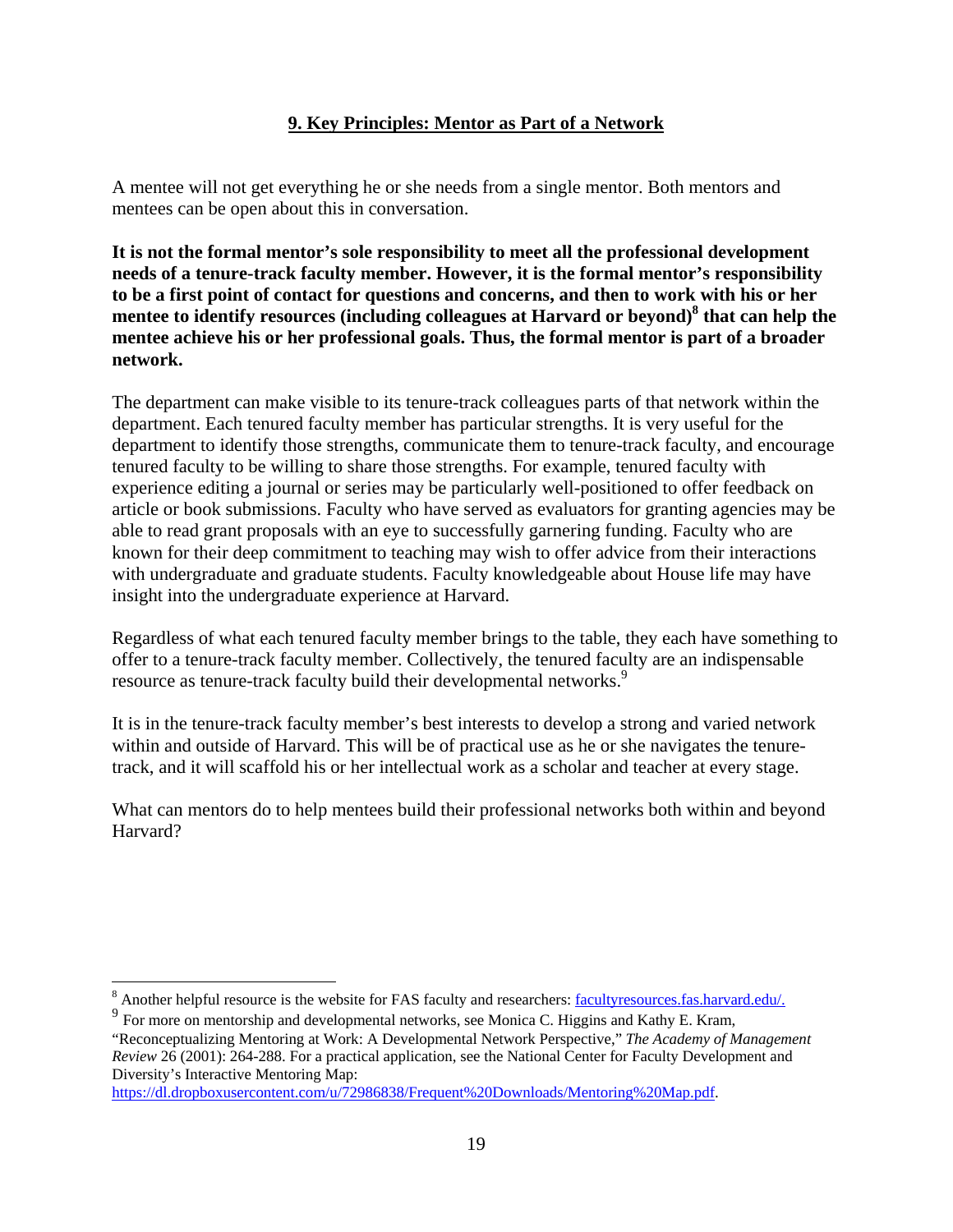### Within Harvard:

- Encourage your mentee to request a mentor in an allied field or with similar research interests from outside the department. (You can, but do not have to, suggest specific names.)
- Nominate your mentee for service on standing committees that relate to his or her research (e.g., the Standing Committee on Degrees in Women, Gender and Sexuality or the Standing Committee on Ethnicity, Migration, and Rights) or for affiliation with centers related to his or her research area, if these will be of high value to the mentee.

#### Beyond Harvard:

- Encourage your mentee to connect with colleagues from other institutions who are visiting Harvard.
- Suggest conferences or other professional events that might serve your mentee's interests and profile.
- Bring your mentee's work to the attention of external colleagues.
- Co-author papers or grant proposals with your mentee, or invite him or her to participate in your projects.

While some mentors wish to serve as advocates for their mentees, this is not required in order to be an important source of support to tenure-track faculty. Making mentees aware of resources and opportunities and encouraging them to be attentive to building their networks are critical ways in which tenured faculty can empower their tenure-track colleagues.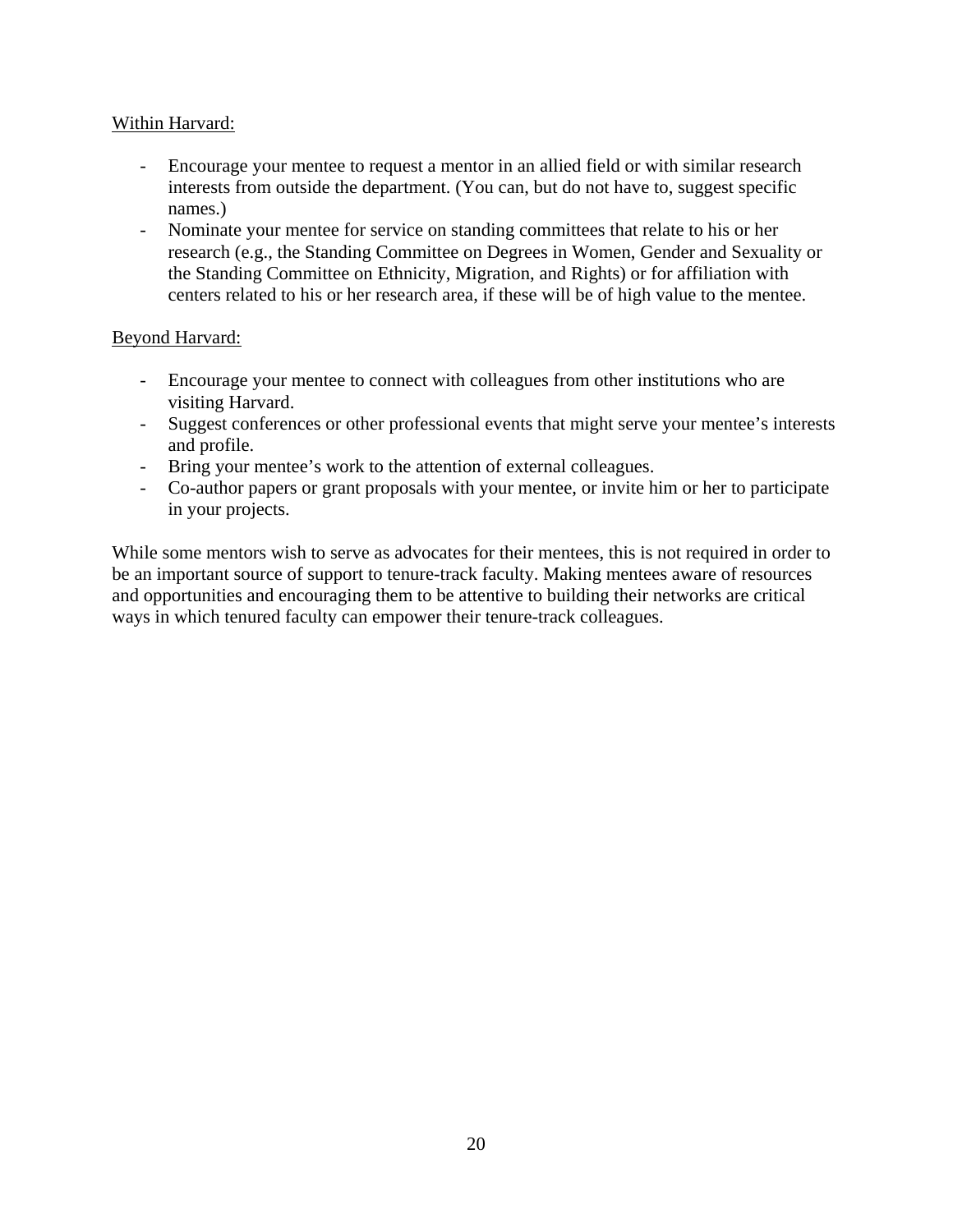## **Appendix: Sample Planning Document for Jointly-Appointed Faculty**

This document can serve as the basis for discussions between department chairs and jointlyappointed faculty members and should be reviewed and re-evaluated through regular meetings (at least once annually).

| Planning information about [faculty member]'s appointment |                      |
|-----------------------------------------------------------|----------------------|
|                                                           | $FPTD \rightarrow 1$ |

| Jointly appointed in |  | FIE) and |  |
|----------------------|--|----------|--|
| ETE <sup>,</sup>     |  |          |  |

#### **Shared goals:**

- Develop a long-term research, teaching, and service plan to optimize the possibility of tenure
- Build a strong teaching record in both units, planning in advance for teaching in both units
- Build a sufficiently strong service record in both units, without being overburdened; ensure service obligations are distributed over semesters and years, without undue overlap

## **Mentors, both formal and informal:**

**Do you have a mentor from outside of the two units? Would you like us to help with matching you with a mentor from another department?** 

**Teaching plans for the coming years:**  2016-17

2017-18

2018-19